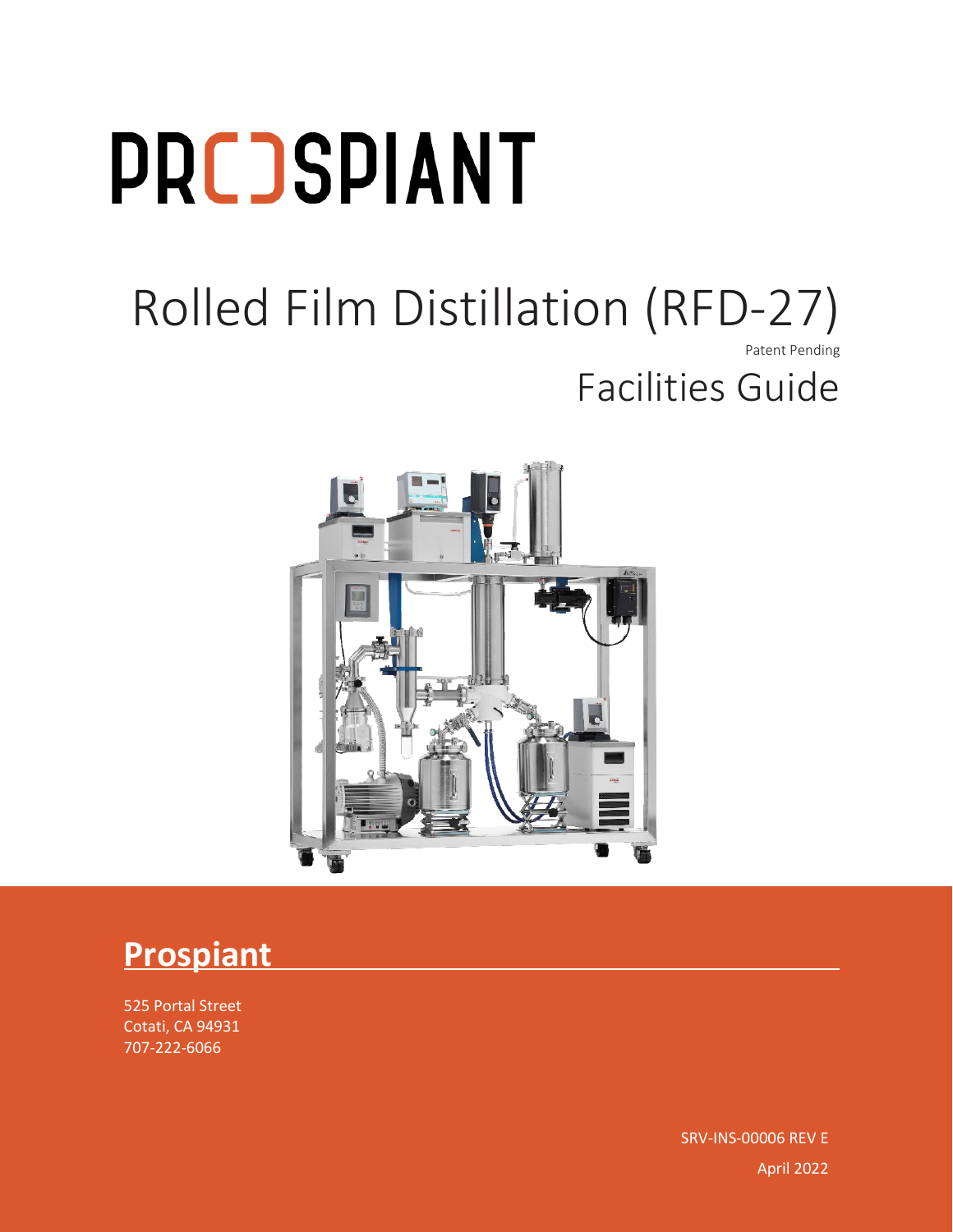# **PRCOSPIANT**

### **Copyright and Trademark**

THE SPECIFICATIONS AND INFORMATION REGARDING THE PRODUCTS IN THIS MANUAL ARE SUBJECT TO CHANGE WITHOUT NOTICE. ALL STATEMENTS, INFORMATION, AND RECOMMENDATIONS IN THIS MANUAL ARE BELIEVED TO BE ACCURATE BUT ARE PRESENTED WITHOUT REPRESENTATION OR WARRANTY OF ANY KIND, EXPRESS OR IMPLIED. USERS MUST TAKE FULL RESPONSIBILITY FOR THEIR APPLICATION OF ANY PRODUCTS.

THE SOFTWARE LICENSE AND LIMITED WARRANTY FOR THE ACCOMPANYING PRODUCT ARE SET FORTH IN THE INFORMATION PACKET THAT SHIPPED WITH THE PRODUCT AND ARE INCORPORATED HEREIN BY THIS REFERENCE. IF YOU ARE UNABLE TO LOCATE THE SOFTWARE LICENSE OR LIMITED WARRANTY, CONTACT YOUR PROSPIANT REPRESENTATIVE FOR A COPY.

NOTWITHSTANDING ANY OTHER WARRANTY HEREIN, ALL DOCUMENT FILES AND SOFTWARE OF THESE SUPPLIERS ARE PROVIDED "AS IS" WITH ALL FAULTS. PROSPIANT, INC., ITS AFFILIATES, AND THE ABOVE-NAMED SUPPLIERS DISCLAIM ALL WARRANTIES, EXPRESSED OR IMPLIED, INCLUDING, WITHOUT LIMITATION, THOSE OF MERCHANTABILITY, FITNESS FOR A PARTICULAR PURPOSE AND NON-INFRINGEMENT OR ARISING FROM A COURSE OF DEALING, USAGE, TRADE PRACTICE OR OTHERWISE.

IN NO EVENT SHALL PROSPIANT, INC., ITS AFFILIATES, OR ITS SUPPLIERS BE LIABLE FOR ANY INDIRECT, SPECIAL, CONSEQUENTIAL, OR INCIDENTAL DAMAGES, INCLUDING, WITHOUT LIMITATION, LOST PROFITS OR LOSS OR DAMAGE TO THE USE OR INABILITY TO USE THIS MANUAL, EVEN IF PROSPIANT, INC., ITS AFFILIATES, OR ITS SUPPLIERS HAVE BEEN ADVISED OF THE POSSIBILITY OF SUCH DAMAGES.

Prospiant and the Prospiant logo are trademarks or registered trademarks of Gibraltar Industries, Inc. and/or its affiliates in the U.S. and other countries. Third-party trademarks mentioned are the property of their respective owners. The use of the word "partner" does not imply a partnership relationship between Apeks, LLC, Prospiant, Inc. or Gibraltar Industries, Inc. and any other company. Patents and patents pending a[t https://deltaseparations.com/patents/.](https://deltaseparations.com/patents/)

No portion of this book may be reproduced in any form without written permission from Apeks, LLC, Prospiant, Inc., or Gibraltar Industries, Inc., except as permitted by U.S. copyright law.

For permission contact: dssupport@prospiant.com

Printed in the United States of America

©2022 Prospiant, Inc. All rights reserved.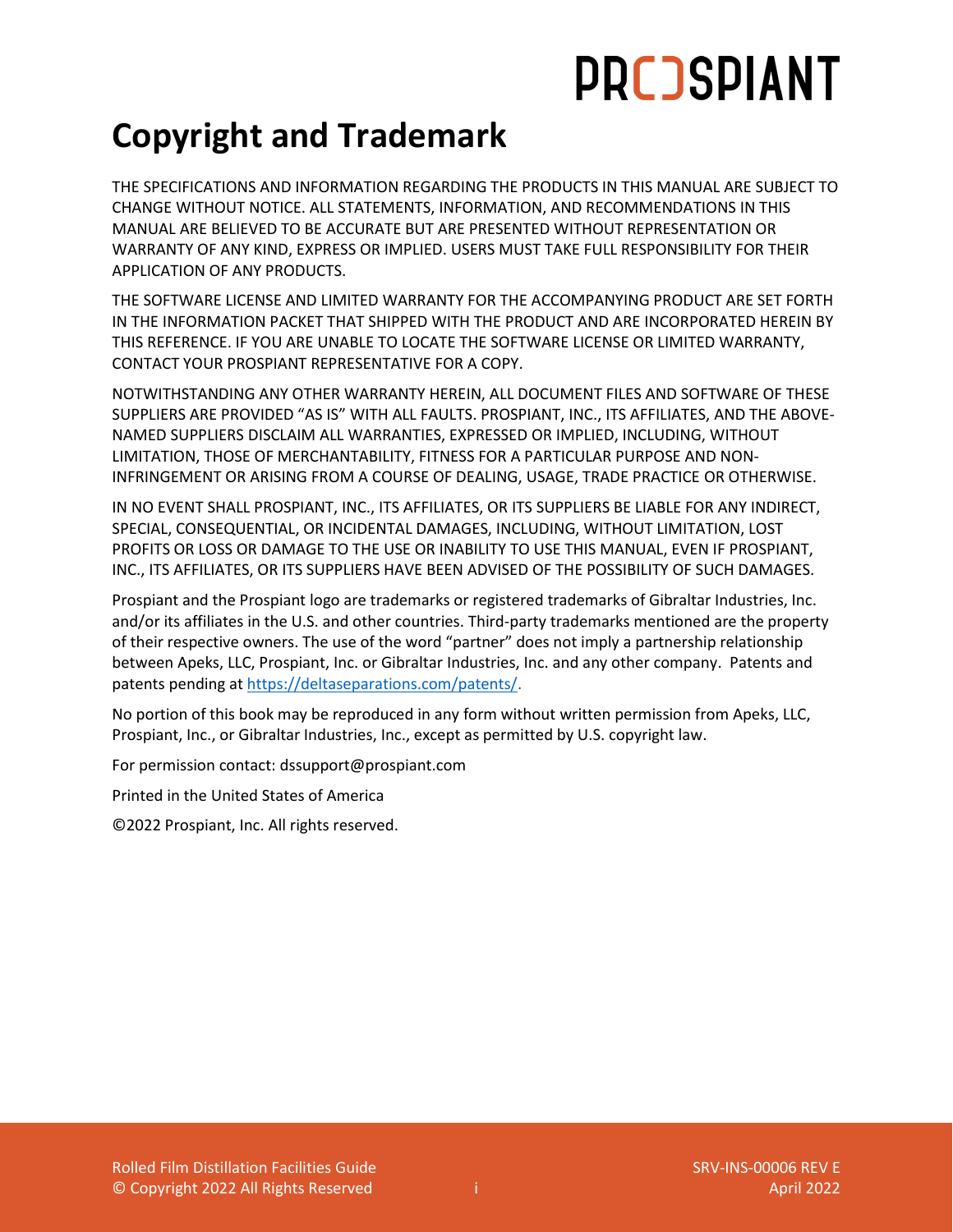# **CONTENTS**

### **Contents**

| $\mathbf{1}$ |             |  |  |  |  |
|--------------|-------------|--|--|--|--|
|              | 1.1         |  |  |  |  |
| $2^{\circ}$  |             |  |  |  |  |
|              | 2.1         |  |  |  |  |
|              | Appendix A. |  |  |  |  |
|              | Appendix B. |  |  |  |  |
|              | Appendix C. |  |  |  |  |
|              | Appendix D. |  |  |  |  |
|              | Appendix E. |  |  |  |  |
|              | Appendix F. |  |  |  |  |

### **Figures**

### **Tables**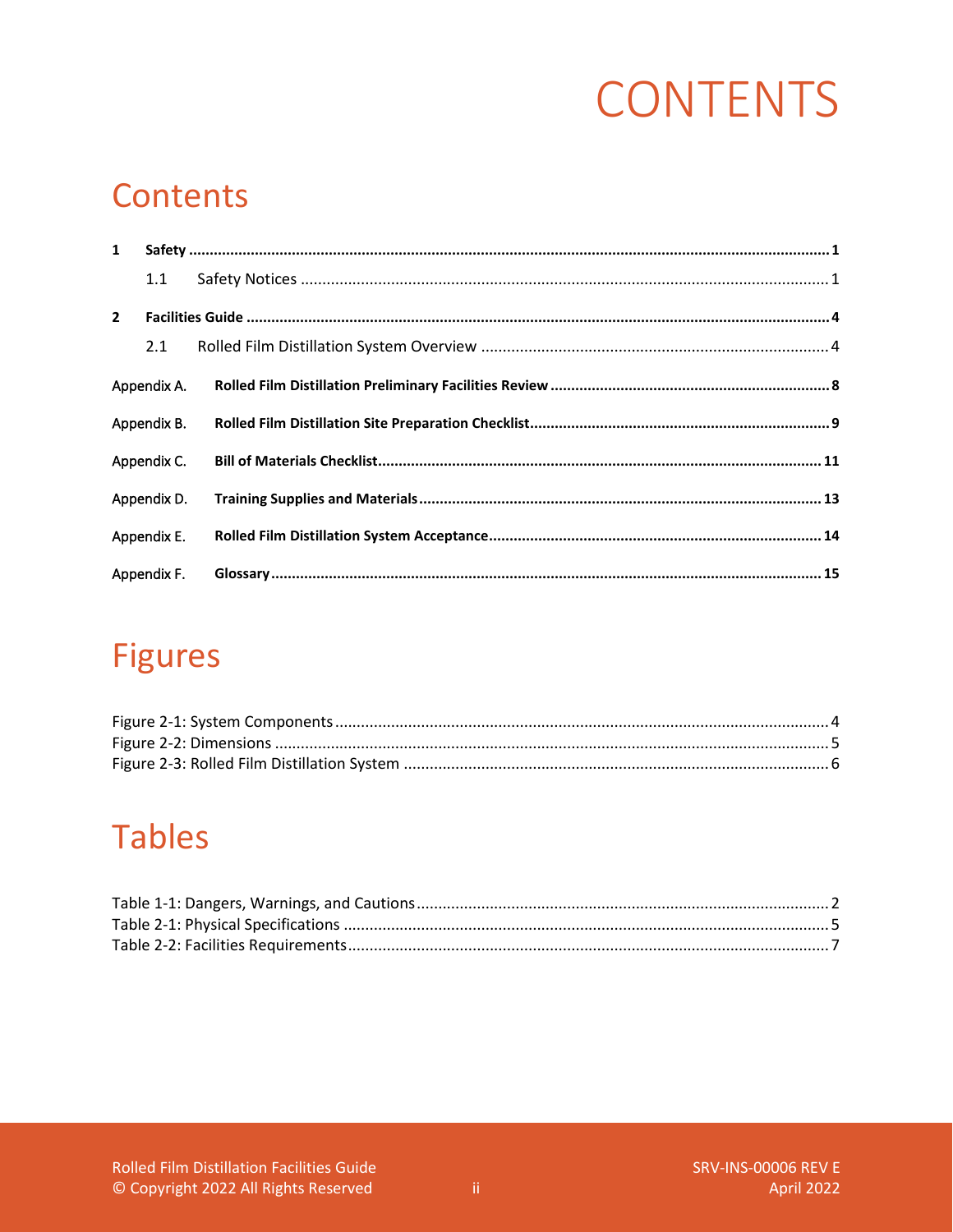

### <span id="page-3-0"></span>**1 Safety**

Read and follow all safety and use instructions.

ONLY TRAINED PROFESSIONALS WITH A COMPLETE OPERATIONAL UNDERSTANDING OF THE EQUIPMENT—AND A FULL UNDERSTANDING OF THE RISKS ASSOCIATED WITH ALCOHOL USE—SHOULD BE AUTHORIZED TO USE THE EQUIPMENT. THE USE OF ALCOHOL HAS RISKS. ANY MISUSE OF THIS EQUIPMENT CAN RESULT IN SEVERE INJURY, INCLUDING BUT NOT LIMITED TO DEATH, DISABILITY AND PROPERTY DAMAGE.

#### <span id="page-3-1"></span>**1.1 Safety Notices**



A **DANGER** notice indicates an immediate hazard which, if not avoided, will result in death or serious injury.



A **WARNING** notice indicates a hazardous situation which, if not avoided, could result in death or serious injury.



A **CAUTION** notice indicates a potentially hazardous situation which, if not avoided, may result in minor or moderate injury, or damage to the equipment. Do not proceed beyond a **CAUTION** notice until the indicated conditions are fully understood and met.

IT IS THE OPERATOR'S SOLE RESPONSIBILITY TO USE EQUIPMENT IN A SAFE MANNER. OPERATOR ASSUMES ALL RISK ASSOCIATED WITH THE USE OF THIS EQUIPMENT AND AGREES THE EQUIPMENT IS ONLY TO BE UTILIZED FOR LAWFUL PURPOSES.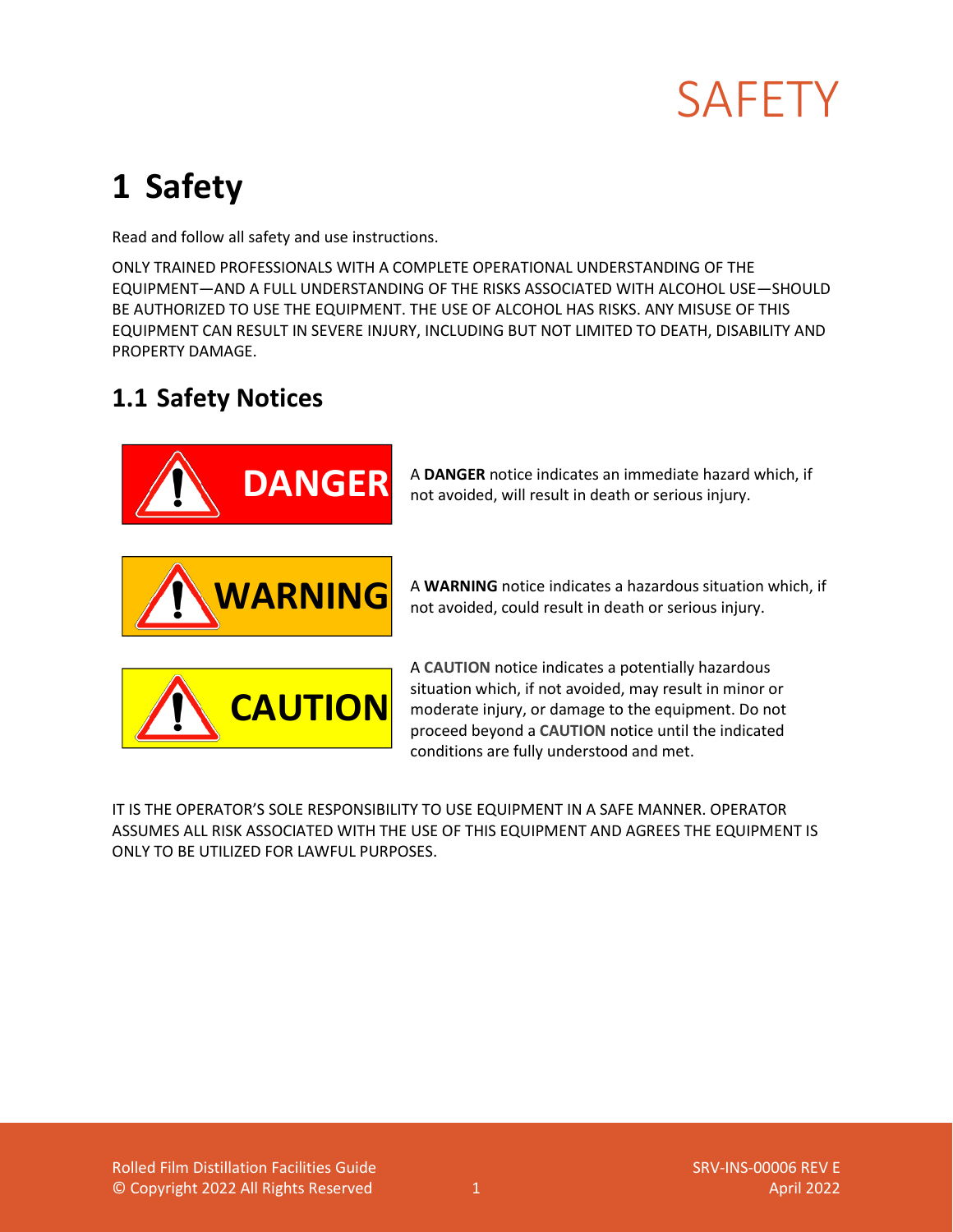# SAFETY

#### **Table 1-1: Dangers, Warnings, and Cautions**

<span id="page-4-0"></span>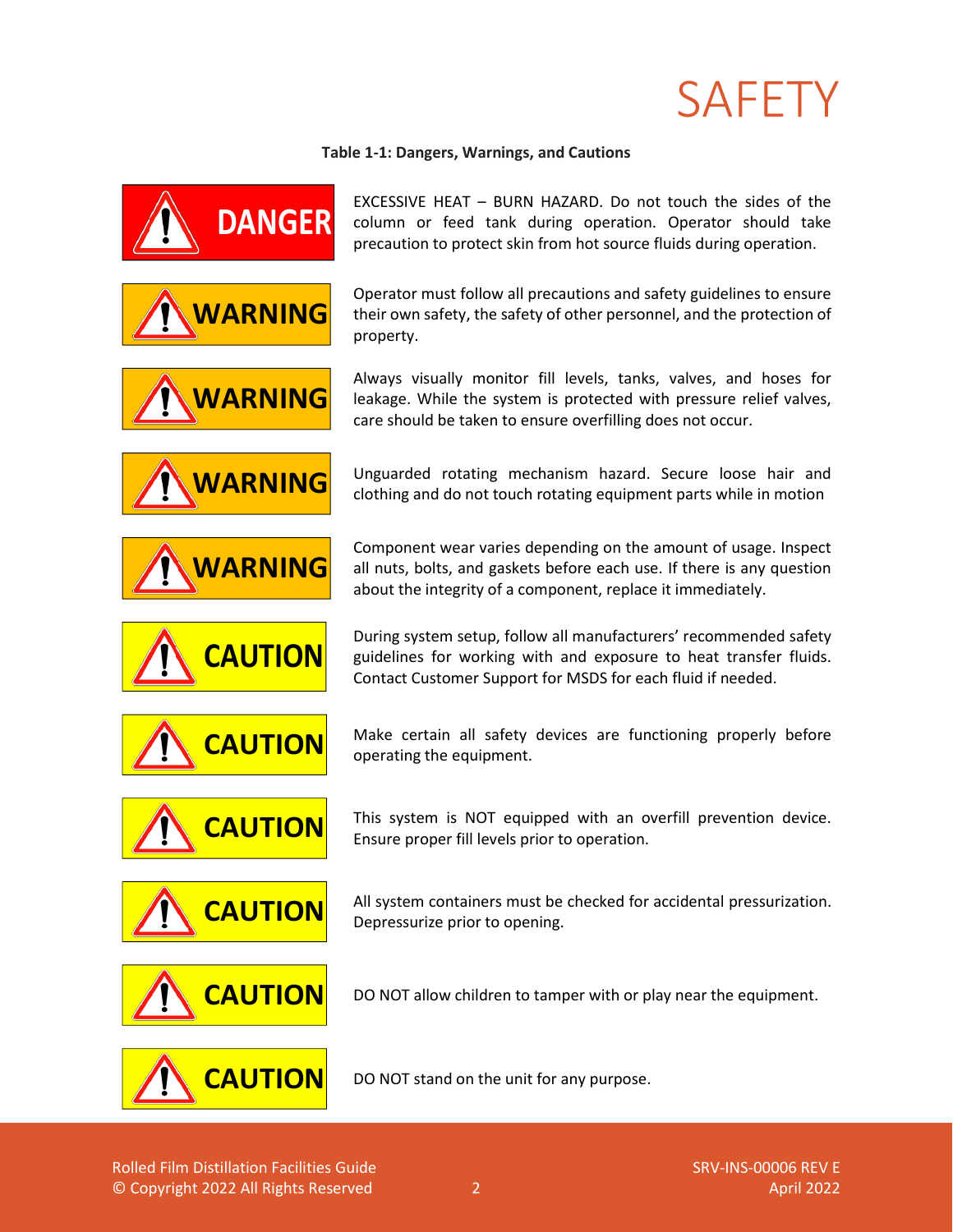# **SAFETY**



Slip-resistant footwear is highly recommended.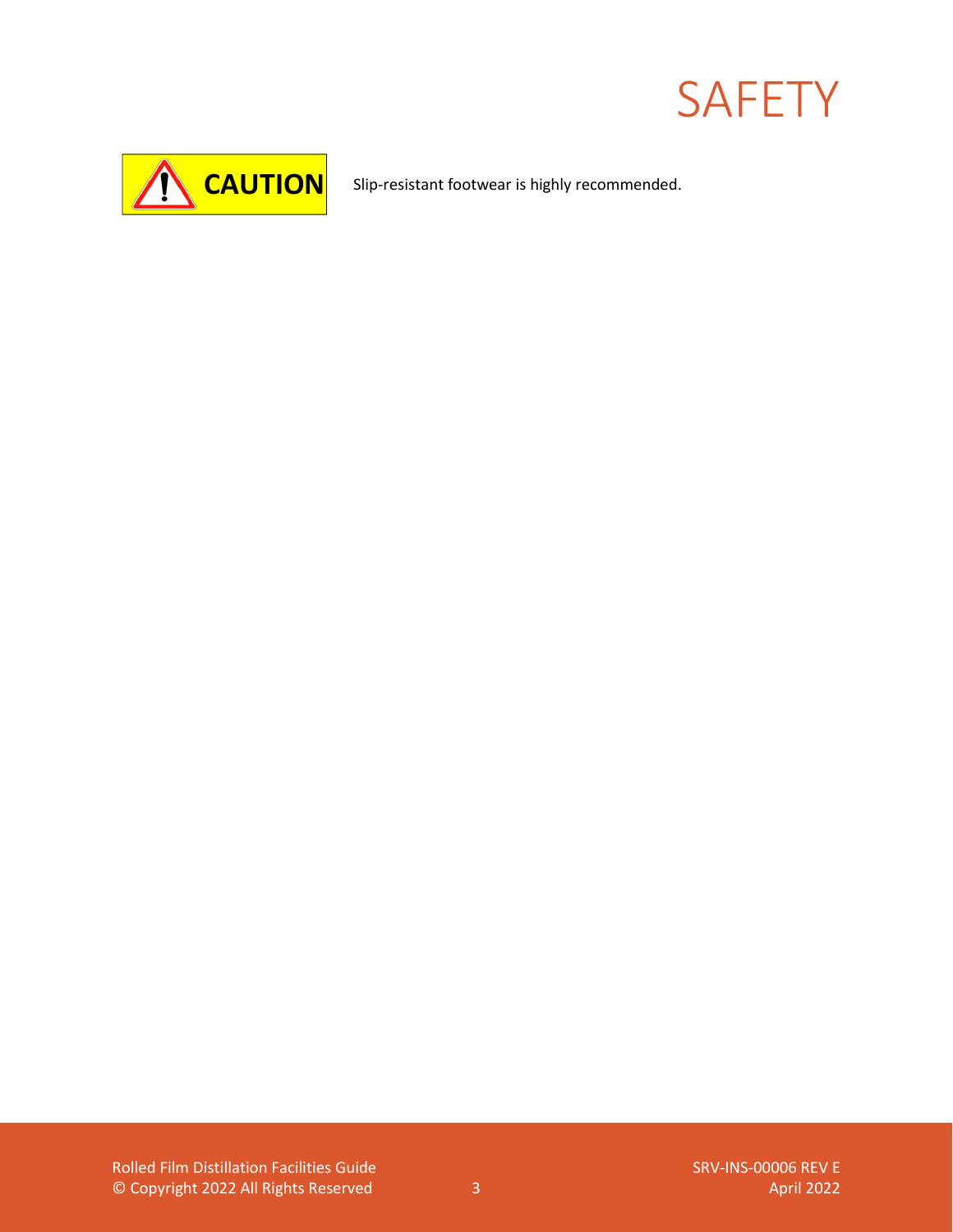### <span id="page-6-0"></span>**2 Facilities Guide**

The Rolled Film Distillation system utilizes rollers in contrast to wipers to increase evaporative surface and promote consistent operation. The stainless-steel construction also allows for superior thermal properties in comparison to glass. A crude oil that has had all of its residual solvents removed may be fed into the system at rates of 4-5 liters per hour to distill its remaining volatiles and terpenes. A second pass may also be performed on the botanical concentrate resulting in a high potency and visually appealing distillate.

**NOTE: All electrical wiring and connections must be installed by a fully-certified electrician.** 

**NOTE: All HVAC facilities must be installed by a fully-certified HVAC professional.**

**NOTE: A forklift is needed to uncrate the Rolled Film Distillation system.**

#### <span id="page-6-1"></span>**2.1 Rolled Film Distillation System Overview**

[Figure 2-1](#page-6-2) identifies the major system components.

<span id="page-6-2"></span>

**Figure 2-1: System Components**

Rolled Film Distillation Facilities Guide SRV-INS-00006 REV E © Copyright 2022 All Rights Reserved 4 April 2022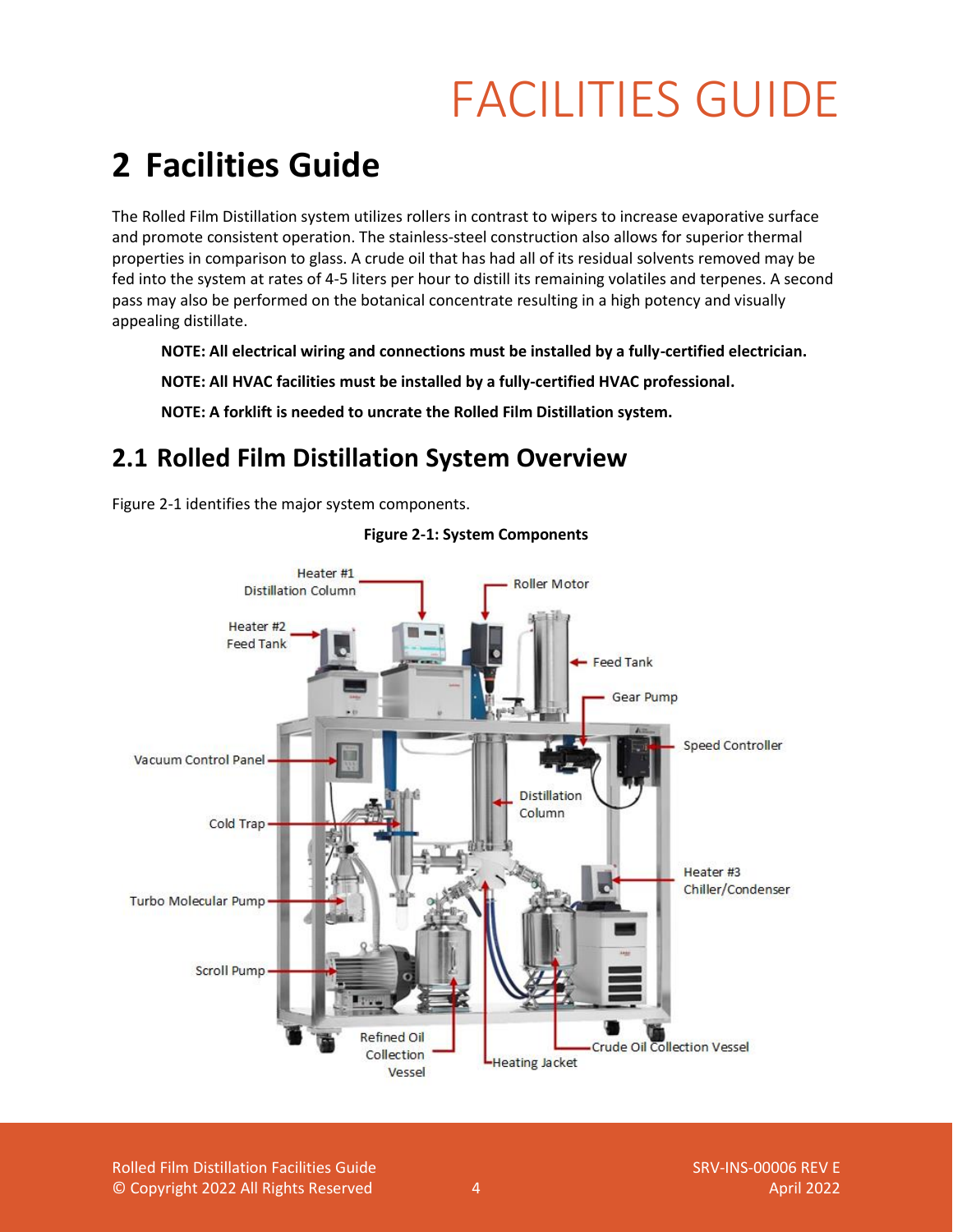Se[e Figure 2-2](#page-7-0) and [Table 2-1](#page-7-1) for physical specifications.

<span id="page-7-0"></span>

**Figure 2-2: Dimensions**

|  |  |  | <b>Table 2-1: Physical Specifications</b> |
|--|--|--|-------------------------------------------|
|--|--|--|-------------------------------------------|

<span id="page-7-1"></span>

| <b>Physical Specifications</b> |                                                          |  |  |  |
|--------------------------------|----------------------------------------------------------|--|--|--|
| <b>Dimensions</b>              | 67" L x 24" W x 76.30" H (170 cm L x 61 cm W x 194 cm H) |  |  |  |
| Weight                         | 600 lbs (272.15 kg)                                      |  |  |  |
| <b>Operational footprint</b>   | 10' L x 5' W x 9' H (305 cm L x 152 cm W x 274 cm H)     |  |  |  |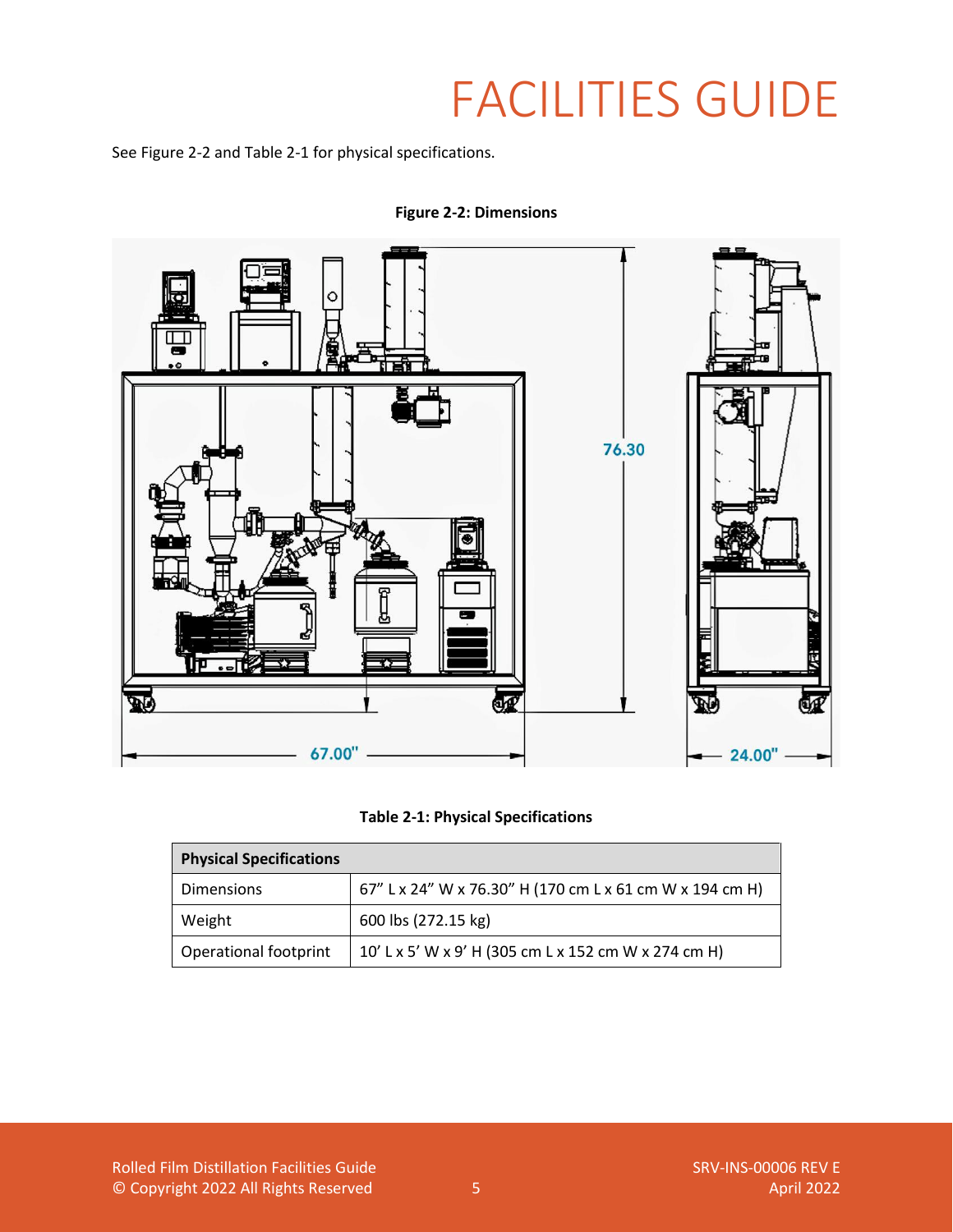[Figure 2-3](#page-8-0) provides a system diagram of the Rolled Film Distillation system.

<span id="page-8-0"></span>

#### **Figure 2-3: Rolled Film Distillation System**

Rolled Film Distillation Facilities Guide SRV-INS-00006 REV E © Copyright 2022 All Rights Reserved 6 April 2022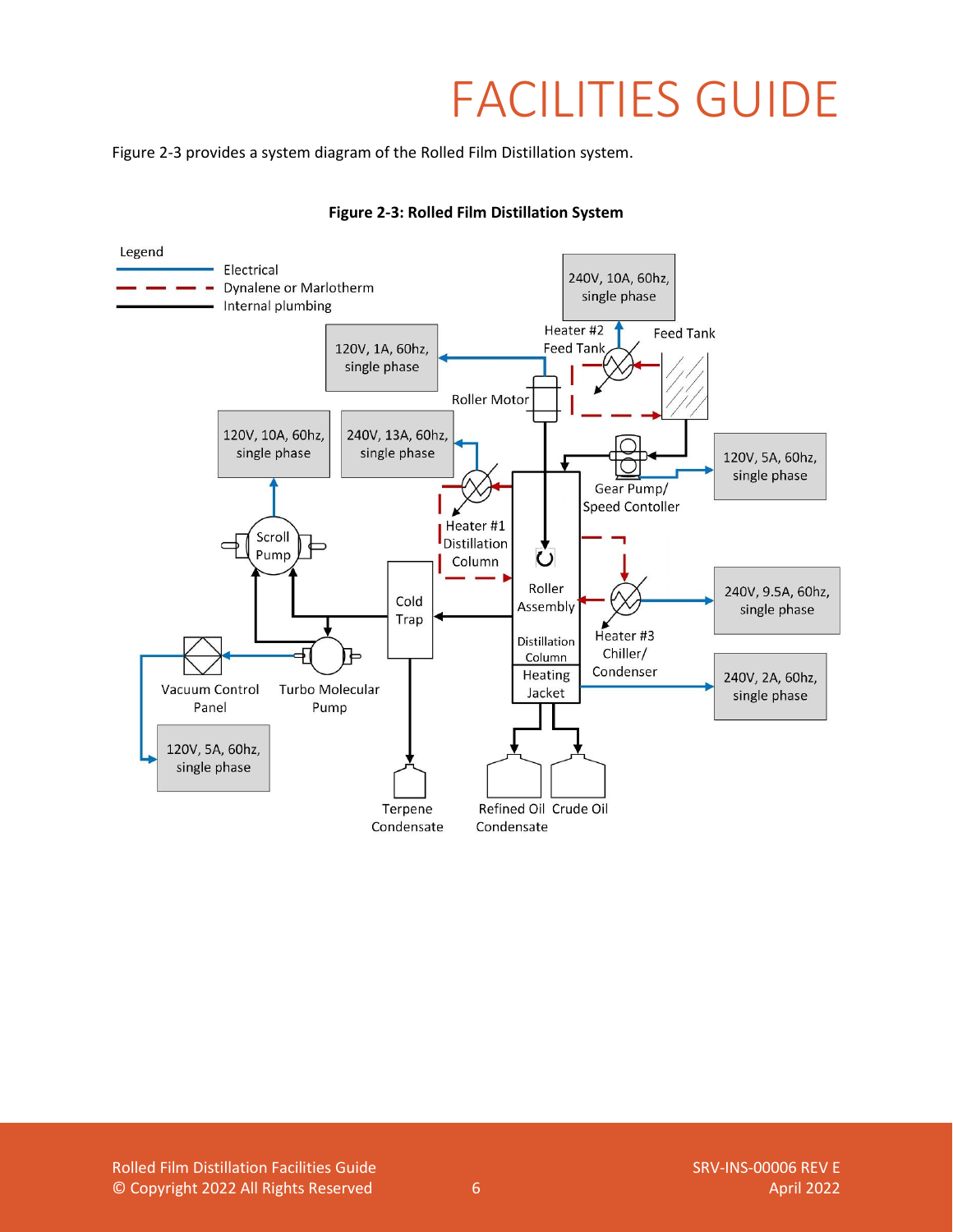#### **Table 2-2: Facilities Requirements**

<span id="page-9-0"></span>

| <b>Facility</b>                      | <b>Specifications</b>             | <b>Component Connection Point</b> |  |
|--------------------------------------|-----------------------------------|-----------------------------------|--|
| Vacuum control<br>panel              | 120V, 5A, 60hz,<br>single phase   | NEMA 5-15 plug                    |  |
| Scroll pump                          | 120V, 10A, 60hz,<br>single-phase  | NEMA 5-15 plug                    |  |
| Roller motor                         | 120V, 1A, 60hz,<br>single phase   | NEMA 5-15 plug                    |  |
| Gear pump speed<br>controller        | 120V, 5A, 60hz,<br>single phase   | NEMA 5-15 plug                    |  |
| Heater $#1 -$<br>Distillation column | 240V, 13A, 60hz,<br>single phase  | NEMA 6-20 plug                    |  |
| Heater $#2 -$<br>Feed tank           | 240V, 10A, 60hz,<br>single phase  | NEMA 6-20 plug                    |  |
| Heater $#3 -$<br>Chiller/condenser   | 240V, 9.5A, 60hz,<br>single phase | NEMA 6-20 plug                    |  |
| Heating jacket                       | 240V, 2A, 60hz,<br>single phase   | NEMA 6-20 plug                    |  |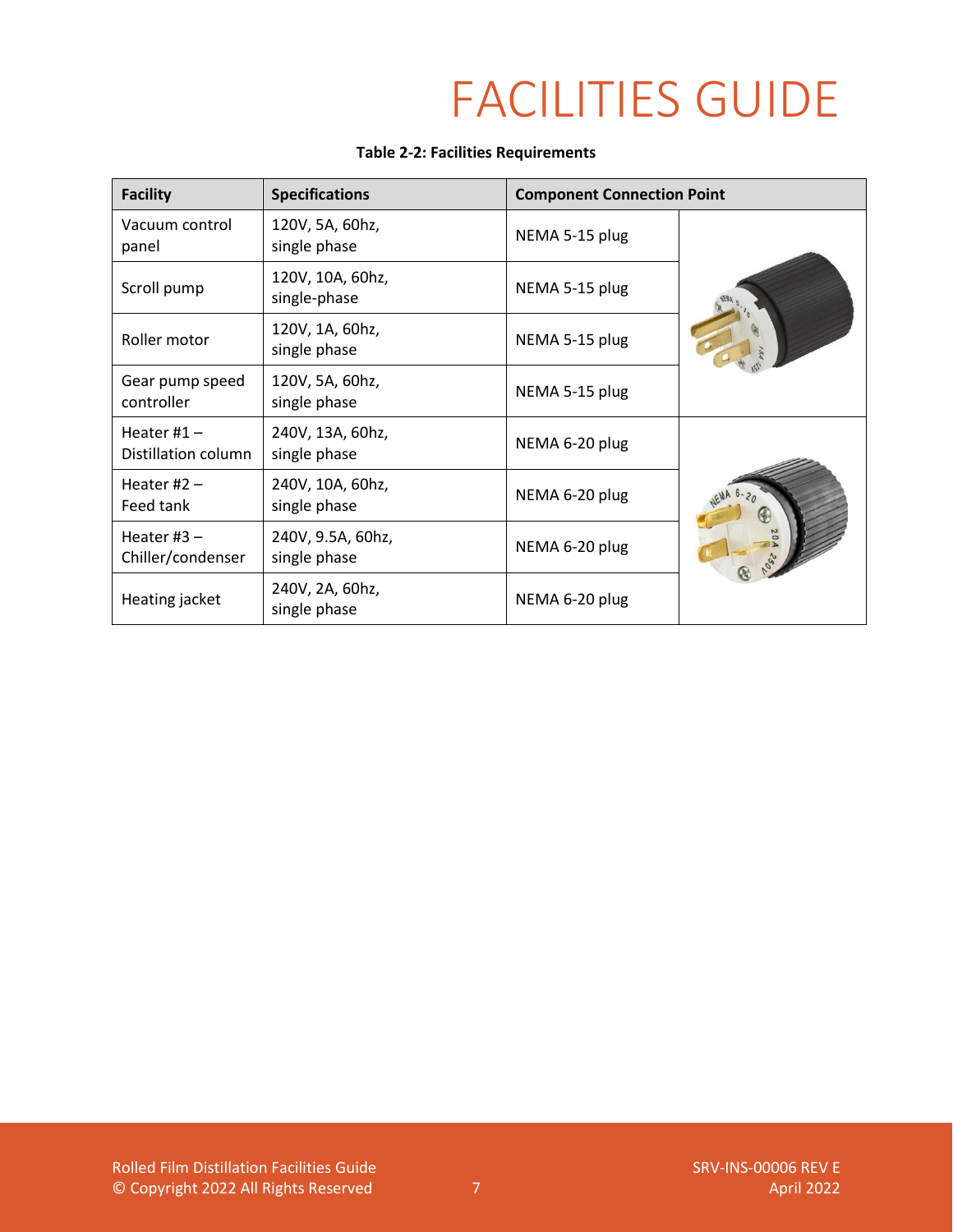### <span id="page-10-0"></span>Appendix A. **Rolled Film Distillation Preliminary Facilities Review**

Review this checklist with a Delta Separations Sales representative prior to installing any facilities for the Rolled Film Distillation. An online version of this checklist is available at <https://www.deltaseparations.com/rfd-27-preliminary-facilities-review/> or contact Customer Support at 800-837-1333 or dssupport@prospiant.com.

| Company:                        |                                                                     |
|---------------------------------|---------------------------------------------------------------------|
| Address:                        | Name:                                                               |
| Address 2:                      | Email Address:                                                      |
| City/Town:                      | Phone Number:                                                       |
| State/Province:                 |                                                                     |
| ZIP/Postal Code:                |                                                                     |
| Country:                        |                                                                     |
| Vacuum control panel            |                                                                     |
| □                               | NEMA 5-15 receptacle for 120V, 5A, 60hz, single phase               |
| <b>Scroll pump</b>              |                                                                     |
| $\Box$                          | NEMA 5-15 receptacle for 120V, 10A, 60hz, single-phase              |
| <b>Roller motor</b>             |                                                                     |
| $\Box$                          | NEMA 5-15 receptacle for 120V, 1A, 60hz, single phase               |
| Gear pump speed controller      |                                                                     |
| $\Box$                          | NEMA 5-15 receptacle for 120V, 5A, 60hz, single phase               |
| Heater #1 - Distillation column |                                                                     |
| П                               | NEMA 6-20 receptacle for 240V, 13A, 60hz, single phase              |
| Heater #2 - Feed tank           |                                                                     |
| П                               | NEMA 6-20 receptacle for 240V, 10A, 60hz, single phase              |
| Heater #3 - Chiller/condenser   |                                                                     |
| П                               | NEMA 6-20 receptacle for 240V, 9.5A, 60hz, single phase             |
| <b>Heating jacket</b>           |                                                                     |
| $\Box$                          | NEMA 6-20 receptacle for 240V, 2A, 60hz, single phase               |
| <b>Forklift</b>                 |                                                                     |
| $\Box$                          | A forklift is needed to unpack the Rolled Film Distillation system. |
| Signature:                      | Date:                                                               |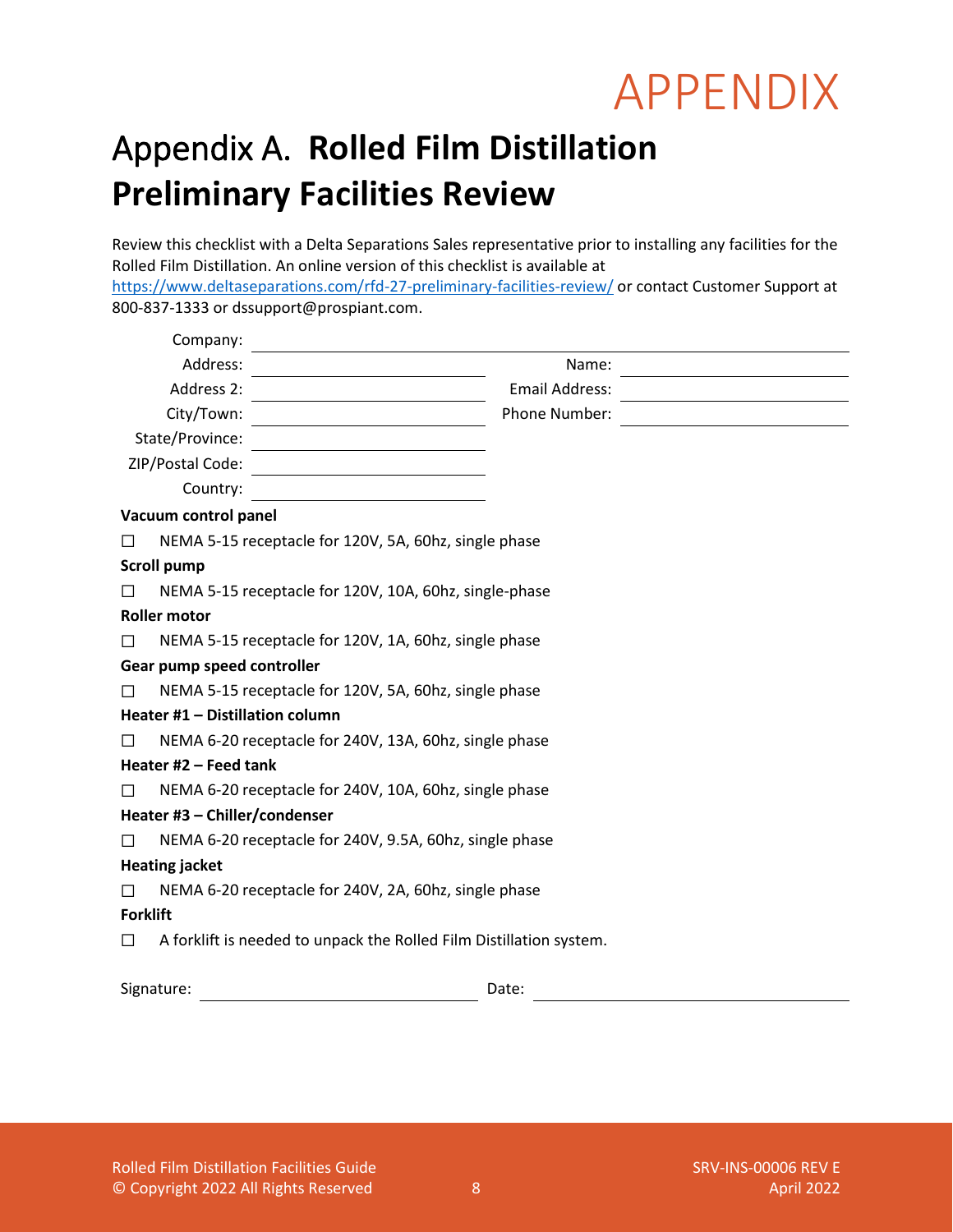### <span id="page-11-0"></span>Appendix B. **Rolled Film Distillation Site Preparation Checklist**

Return this checklist to Delta Separations Customer Support (dssupport@prospiant.com) upon completion of the facilities installation. Customer Support will contact you to schedule an onsite installation acceptance inspection. An online version of this checklist is available at: <https://www.deltaseparations.com/rfd-27-site-prep-checklist/> or contact Customer Support at 800-837-1333.

| Company:         |                       |  |
|------------------|-----------------------|--|
| Address:         | Name:                 |  |
| Address 2:       | <b>Email Address:</b> |  |
| City/Town:       | Phone Number:         |  |
| State/Province:  |                       |  |
| ZIP/Postal Code: |                       |  |
| Country:         |                       |  |
|                  |                       |  |

#### **Rolled Film Distillation Serial Number**

#### **Vacuum control panel**

☐ NEMA 5-15 receptacle for 120V, 5A, 60hz, single phase Actual line voltage to vacuum control panel

#### **Scroll pump**

☐ NEMA 5-15 receptacle for 120V, 10A, 60hz, single-phase Actual line voltage to scroll pump

#### **Roller motor**

☐ NEMA 5-15 receptacle for 120V, 1A, 60hz, single phase Actual line voltage to roller motor

#### **Gear pump speed controller**

☐ NEMA 5-15 receptacle for 120V, 5A, 60hz, single phase Actual line voltage to gear pump speed controller

#### **Heater #1 – Distillation column**

☐ NEMA 6-20 receptacle for 240V, 13A, 60hz, single phase Actual line voltage to heater #1

#### **Heater #2 – Feed tank**

☐ NEMA 6-20 receptacle for 240V, 10A, 60hz, single phase Actual line voltage to heater #2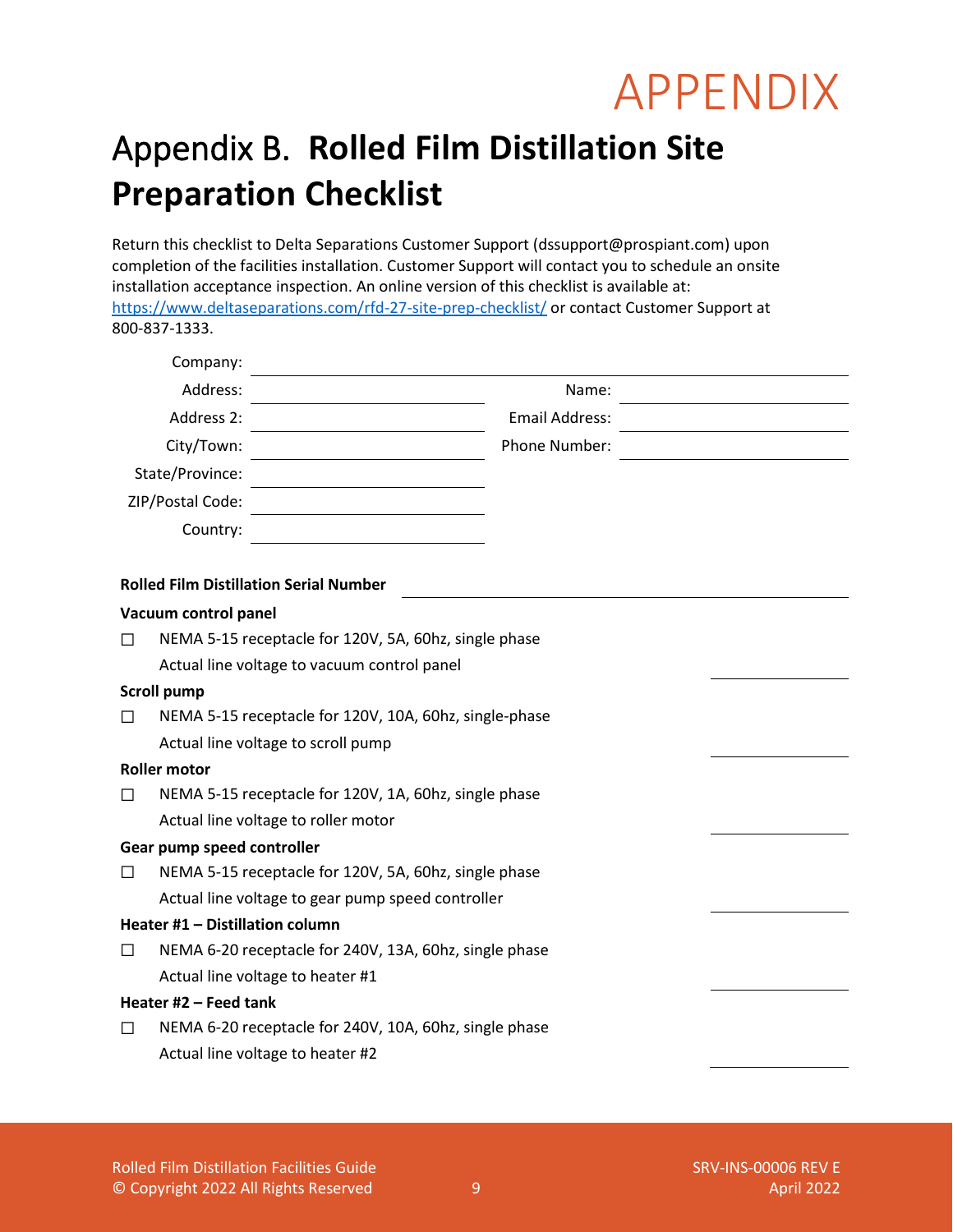#### **Heater #3 – Chiller/condenser**

☐ NEMA 6-20 receptacle for 240V, 9.5, 60HZ, single phase Actual line voltage to heater #3

#### **Heating jacket**

☐ NEMA 6-20 receptacle for 240v, 2A, 60HZ, single phase Actual line voltage to heating jacket

#### **Acknowledgement**

By submitting this checklist, I confirm the Rolled Film Distillation facilities and system are ready

☐ for Delta Separations to make the final connections, start the system, and perform acceptance tests.

| Signature: | Date: |
|------------|-------|
|            |       |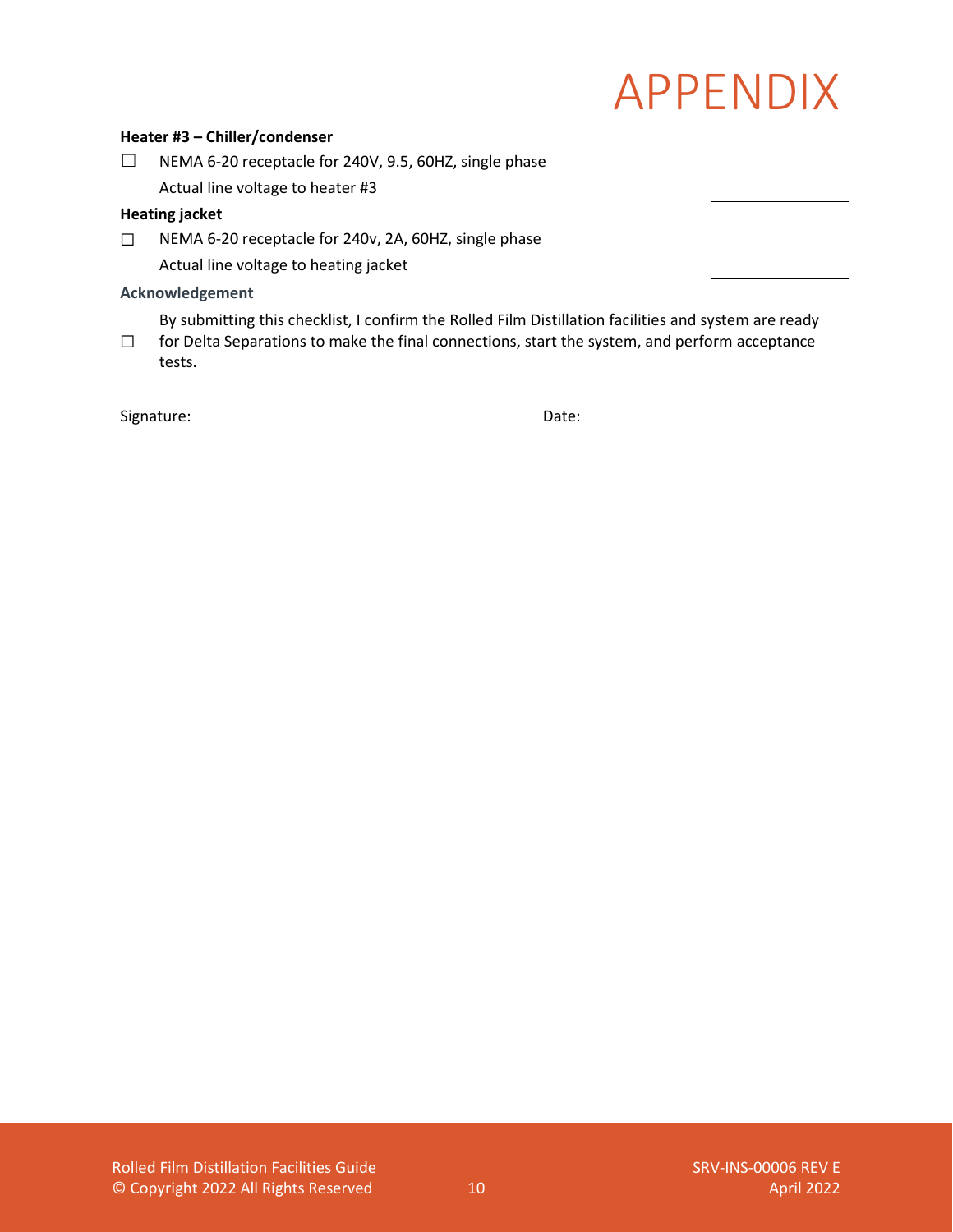### <span id="page-13-0"></span>Appendix C. **Bill of Materials Checklist**

Please verify that all parts and materials in the Bill of Materials have been received. Contact Customer Support at 800-837-1333 or dssupport@prospiant.com with any questions.

| <b>Items Shipped with System</b> |              |                                                                                                                             |                       |  |  |
|----------------------------------|--------------|-----------------------------------------------------------------------------------------------------------------------------|-----------------------|--|--|
| <b>Received?</b>                 | Quantity     | Item                                                                                                                        | Part<br><b>Number</b> |  |  |
| $\Box$                           | N/A          | RFD CAGE removed from system and packed well in<br>cardboard box with Fragile Stickers. Box wrapped to one leg<br>on frame. | N/A                   |  |  |
| П                                | $\mathbf{1}$ | Julabo 12 Heating Circulator                                                                                                | 400-00076             |  |  |
| П                                | 1            | Huber/Poly Science/Julabo Heating/Refrigerated Circulator                                                                   | 400-00075             |  |  |
| $\vert \ \ \vert$                | $\mathbf{1}$ | Julabo BC4 Heating Circulator                                                                                               | 400-00077             |  |  |
| П                                | 1            | Scroll Pump AND Cord (HEXT240D)                                                                                             | 400-00080             |  |  |
| $\Box$                           | $\mathbf{1}$ | Turbo Pump, Cord, and Screen (TIC Turbo)                                                                                    | 400-00079             |  |  |
| П                                | 3            | Adjustable Lift Stand                                                                                                       | 725-00043             |  |  |
| $\Box$                           | 2            | <b>Catch Cans</b>                                                                                                           | 400-00108             |  |  |
| П                                | 1            | PTFE Adapter, NW 50 (w/O-Ring)                                                                                              | 200-00149             |  |  |
| П                                | 2            | PTFE Adapter, NW25 (w/O-Ring)                                                                                               | 200-00151             |  |  |
| $\vert \ \ \vert$                | 1            | Hardline 1 of 4                                                                                                             | 210-00499             |  |  |
| $\Box$                           | 1            | Hardline 2 of 4                                                                                                             | 210-00500             |  |  |
| П                                | $\mathbf{1}$ | Hardline 3 of 4                                                                                                             | 210-00501             |  |  |
| $\overline{\phantom{a}}$         | 1            | Hardline 4 of 4                                                                                                             | 210-00502             |  |  |
| П                                | $\mathbf{1}$ | 48" Flex line                                                                                                               | 745-00355             |  |  |
| $\Box$                           | $\mathbf 1$  | 18" Flex Line                                                                                                               | 745-00354             |  |  |
| П                                | 4            | Claw Clamp                                                                                                                  | 745-00540             |  |  |
| $\Box$                           | 6            | <b>Center Rings</b>                                                                                                         | 745-00402             |  |  |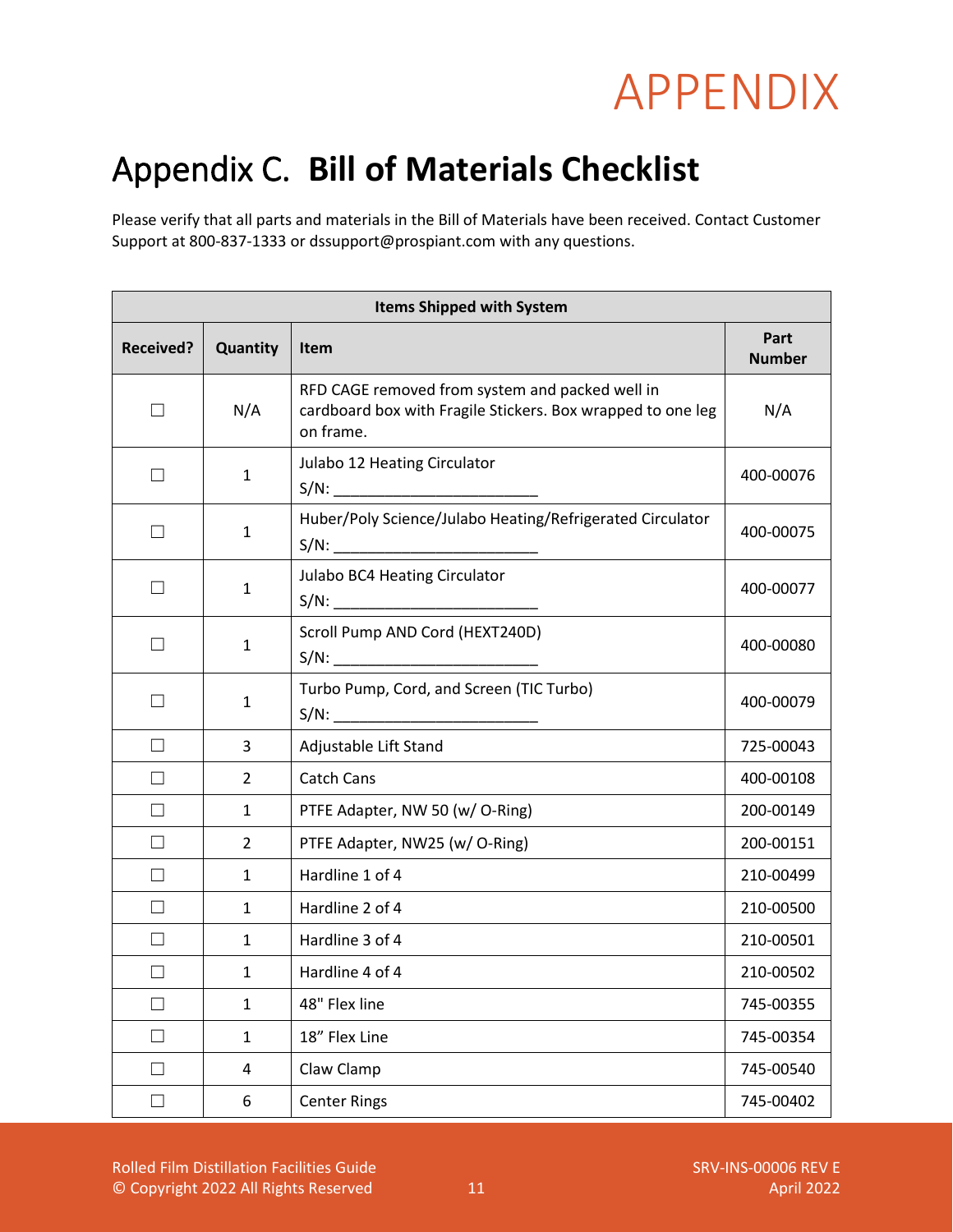| <b>Items Shipped with System</b> |              |                                               |                       |  |
|----------------------------------|--------------|-----------------------------------------------|-----------------------|--|
| Received?                        | Quantity     | <b>Item</b>                                   | Part<br><b>Number</b> |  |
|                                  | 6            | Hinge Clamp                                   | 200-00162             |  |
|                                  | 2            | Blue Hoses w/ clamps (53175K29) 6'            | <b>ASK</b>            |  |
|                                  | 1            | Cable for Pirani Gage                         | 735-00019             |  |
|                                  | 1            | Scroll Pump Cord                              | ASK.                  |  |
|                                  | 1            | Turbopump Cord                                | ASK.                  |  |
|                                  | 1            | Dynalene Heat Transfer Fluid, Ethylene Glycol | 805-00011             |  |
|                                  | 1            | Vent Valve, Manual Needle, NW 25              | 752-00025             |  |
|                                  | $\mathbf{1}$ | Marlotherm Heat Transfer Fluid                | 805-00010             |  |
|                                  | 1            | Funnel, 304 SS                                | <b>ASK</b>            |  |

| <b>Items Shipped Separately</b> |               |                                                              |                       |  |
|---------------------------------|---------------|--------------------------------------------------------------|-----------------------|--|
| Received?                       | Quantity      | Item                                                         | Part<br><b>Number</b> |  |
|                                 | 1             | SWITCH, FEED CORD, AC 250V 6A 3P                             | 726-00003             |  |
|                                 | $\mathcal{L}$ | PUMP, SIPHON, 2 GPM                                          | 770-00011             |  |
|                                 | 1             | GREASE, SILICONE, HIGH VACUUM                                | 805-00008             |  |
|                                 | $\mathcal{P}$ | FLASK, BOILING, 2 NECK ROUND, 5 LITER                        | 790-00005             |  |
|                                 | 3             | FLAKS, BOILING, 2 NECK ROUND, 2 LITER                        | 790-00006             |  |
|                                 |               | CHEMGLASS, EXTRACTION NUT, HOLLER STOPPER,<br>24/40 or 29/42 | 790-00007             |  |
|                                 | 3             | CLIP, METAL KECK, 24/40 or 29/42                             | 745-00109             |  |
|                                 | 3             | ADAPTER, KF25 TO 24/40                                       | 745-00127             |  |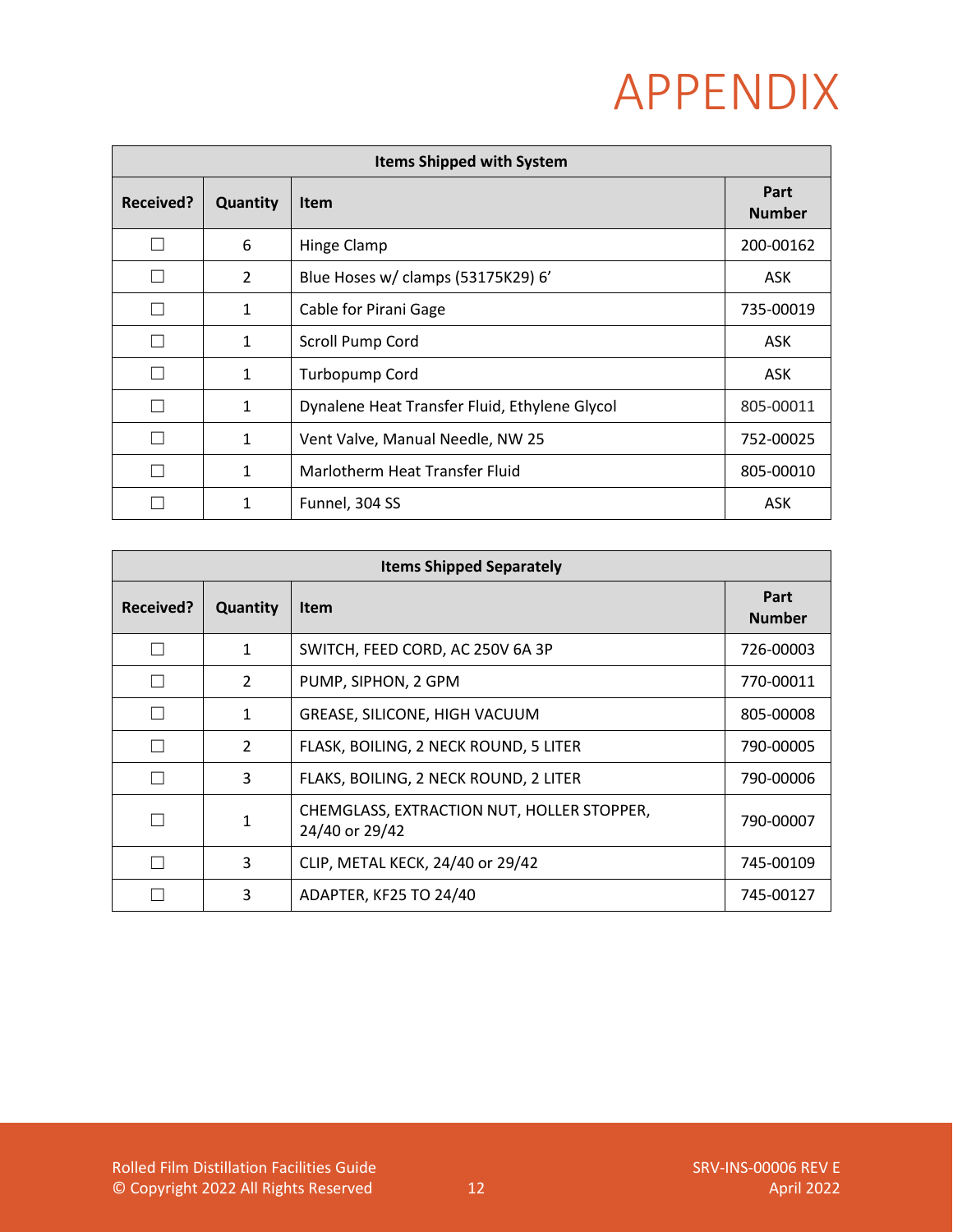### <span id="page-15-0"></span>Appendix D. **Training Supplies and Materials**

The customer is responsible for providing the supplies and materials needed for training. Training consists of four hours of preparation and two ten-hour days of hands-on training for a total of 24 hours. The customer must provide photos of each item to Delta Separations before at least seven days prior to scheduling the training.

| <b>Included with Rolled Film Distillation System</b>                                                                                                                                                                                                                                 |                            |                                                                                 |  |  |
|--------------------------------------------------------------------------------------------------------------------------------------------------------------------------------------------------------------------------------------------------------------------------------------|----------------------------|---------------------------------------------------------------------------------|--|--|
| <b>Item</b>                                                                                                                                                                                                                                                                          | Quantity                   | <b>Description of Use</b>                                                       |  |  |
| 5-liter round bottom distillation flasks                                                                                                                                                                                                                                             | $\mathcal{P}$              | For main fraction collection                                                    |  |  |
| 2-liter round bottom distillation flasks                                                                                                                                                                                                                                             | 3                          | For secondary fractions                                                         |  |  |
| 24/40 Metel Keck (glass) clip                                                                                                                                                                                                                                                        | 4                          | To hold glass onto machine without vacuum                                       |  |  |
| 29/42 Metel Keck (glass) clip                                                                                                                                                                                                                                                        | 3                          | To hold glass onto machine without Vacuum                                       |  |  |
| PTFE glass cap                                                                                                                                                                                                                                                                       | 3                          | For sealing secondary neck during distillation                                  |  |  |
| <b>Customer to Provide the Following Items</b>                                                                                                                                                                                                                                       |                            |                                                                                 |  |  |
| Item                                                                                                                                                                                                                                                                                 | Quantity                   | <b>Description of Use</b>                                                       |  |  |
| Degassed/Decarbed and winterized crude<br>cannabis oil without gums and sugars.<br>Must not bubble at 100°C under no<br>vacuum when on hot plate or in roto. If<br>crude bubbles when arriving on site, Delta<br>Separations reschedule training. Do not<br>heat oil with agitation. | 8000 to<br>12,000<br>grams | To distill through the Rolled Film Distillation<br>system for operator training |  |  |
| Non-pressurized liquid nitrogen (LN2)                                                                                                                                                                                                                                                | 50 liters                  | For Rolled Film Distillation operation                                          |  |  |
| 64oz Hydroflask                                                                                                                                                                                                                                                                      | $\mathbf{1}$               | For transferring liquid nitrogen                                                |  |  |
| Step-ladder - approximately 4 ft and rated<br>for a minimum of 250 pounds                                                                                                                                                                                                            | $\mathbf{1}$               | For pouring hot crude into the Rolled Film<br>Distillation system               |  |  |
| Heat resistant gloves rated for at least<br>200°C                                                                                                                                                                                                                                    | 1 pair                     | For handling hot glass throughout the process                                   |  |  |
| Solvent spray bottle for use with ethanol<br>or isopropyl alcohol, acetone, and<br>limonene                                                                                                                                                                                          | $\mathbf{1}$               | Used to check for vacuum leaks                                                  |  |  |
| Heat gun rated for 200° - 1000°F<br>(approximately 100° - 600°C)                                                                                                                                                                                                                     | $\mathbf{1}$               | Used in case of clogs and for transferring crude<br>easily                      |  |  |
| Convection/Vacuum oven rated for 15° -<br>300°C above ambient                                                                                                                                                                                                                        | $\mathbf{1}$               | For warming up botanical crude to transfer into<br>the RFD                      |  |  |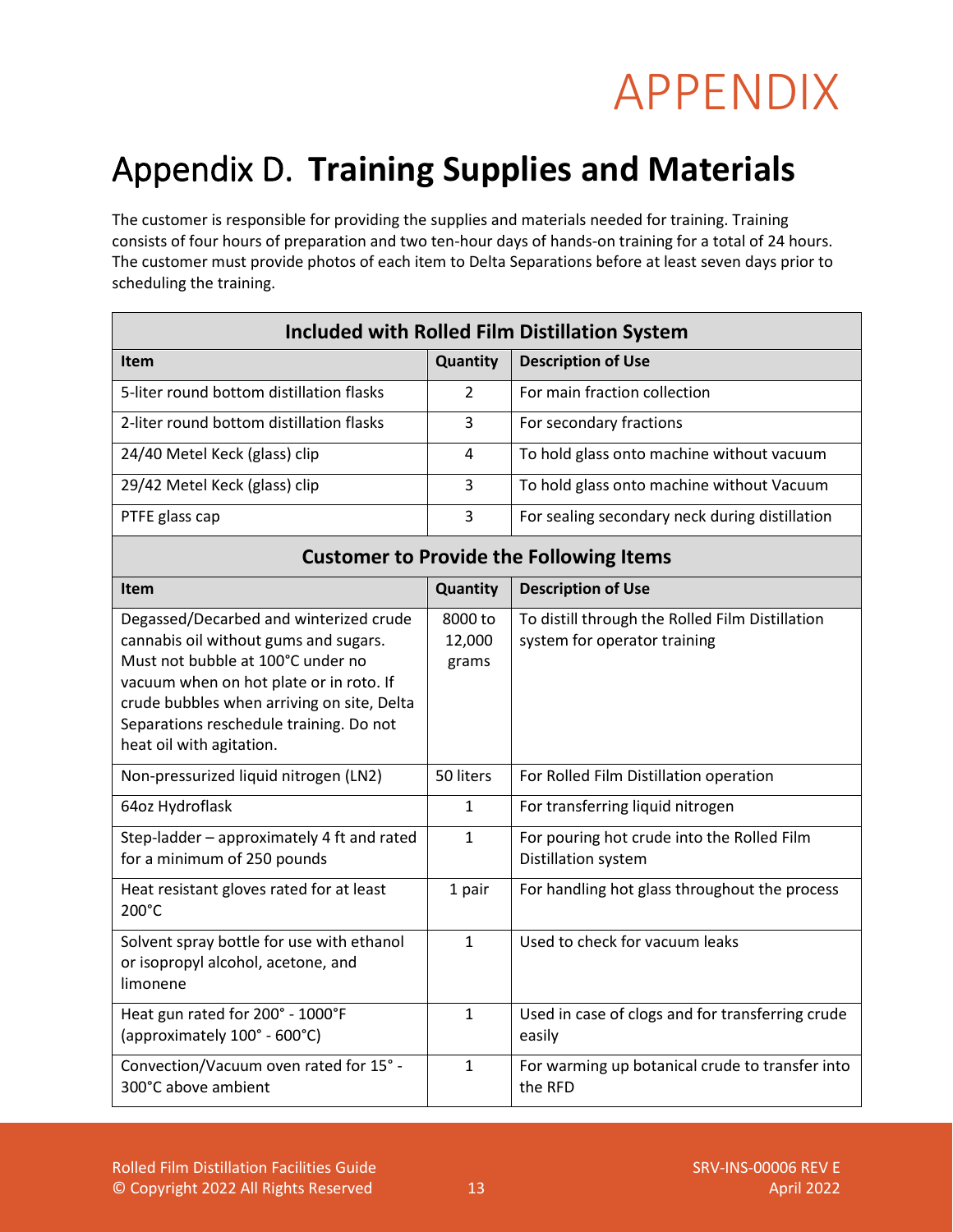### <span id="page-16-0"></span>Appendix E. **Rolled Film Distillation System Acceptance**

An online version of this form is available at: <https://www.deltaseparations.com/rfd-27-system-acceptance-sign-off/>

System Specification Acceptance.

- 1. The delivered system and accessories meet the requirements in the sales contract.
- 2. System runs per the specification agreed to in the contract.

#### System Limitation Acceptance.

The system limitations have been explained and running the system outside of these settings voids the warranty. Any alterations to the system; counter resets, software changes, hardware modification, voids the warranty. For more details, review the purchase agreement contract.

#### **ONLY A TRAINED OPERATOR SHOULD RUN THE SYSTEM. OPERATING THE SYSTEM WITHOUT TRAINING FROM DELTA SEPARATIONS MAY VOID THE WARRANY.**

Signing below accepts the system as operational and with the understanding of the limitations.

**Failure to sign and return this document to Delta Separations Customer Support may void the warranty. Send to:** [support@deltaseparations.com](mailto:support@deltaseparations.com)

| <b>Company Name:</b>                             |                                                                                                                       |  |
|--------------------------------------------------|-----------------------------------------------------------------------------------------------------------------------|--|
| <b>Customer Representative:</b>                  | <u> 1989 - Andrea Barbara, Amerikaansk politiker (* 1989)</u>                                                         |  |
| <b>Customer Signature:</b>                       | <u> 1989 - Johann Barnett, fransk politiker (d. 1989)</u>                                                             |  |
| Date:                                            | <u> 1980 - Johann Stein, marwolaethau (b. 1980)</u>                                                                   |  |
|                                                  |                                                                                                                       |  |
| <b>Delta Separations Installer Name:</b>         | <u> 1980 - Johann Stoff, deutscher Stoff, der Stoff, der Stoff, der Stoff, der Stoff, der Stoff, der Stoff, der S</u> |  |
| Date:                                            |                                                                                                                       |  |
| <b>Rolled Film Distillation Facilities Guide</b> | <b>SRV-INS-00006 REV E</b>                                                                                            |  |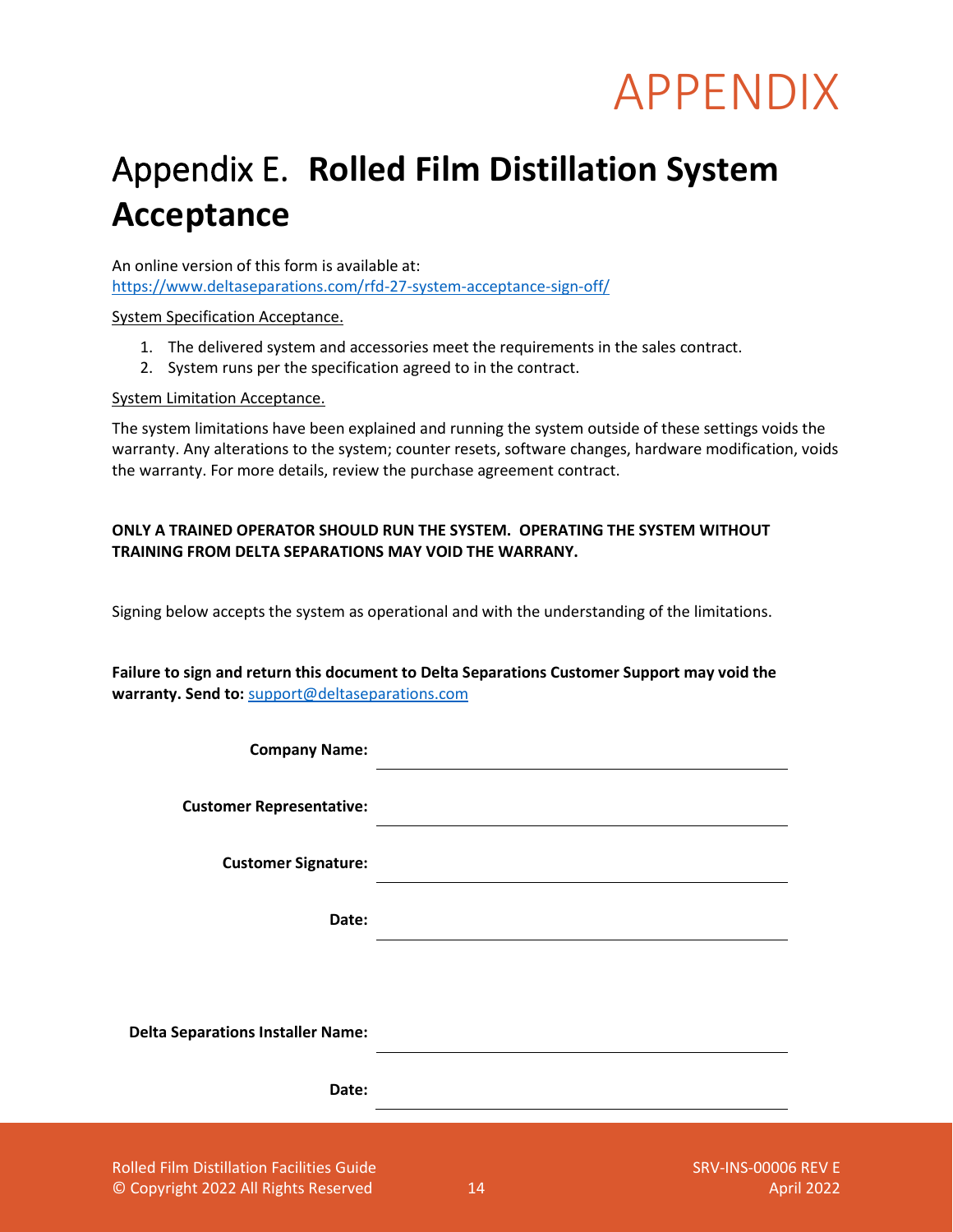### <span id="page-17-0"></span>Appendix F. **Glossary**

The Glossary contains definitions of terms, acronyms, and initialisms commonly used in Delta Separations technical documentation. Although these are preferred terms, the list is not exhaustive.

| A               |                                            |
|-----------------|--------------------------------------------|
| AHJ             | Authority having jurisdiction              |
| ANSI            | American National Standards Institute      |
| C               |                                            |
| <b>CFM</b>      | Cubic feet per minute                      |
| <b>CFR</b>      | Code of Federal Regulations                |
| <b>CUP</b>      | Centrifuge Utility Platform                |
| E<br>EMO        | <b>Emergency off button</b>                |
| F               |                                            |
| FDA             | Food and Drug Administration               |
| FFE             | <b>Falling Film Evaporator</b>             |
| FLA             | Full load amps                             |
| FNPT            | Female National Pipe Thread                |
| <b>FSE</b>      | Field service engineer                     |
| н               |                                            |
| <b>HAZLOC</b>   | <b>Hazardous location</b>                  |
| HE              | Heat exchanger                             |
| HEPA            | High efficiency particulate air (filter)   |
| HMI             | Human/machine interface                    |
| <b>HVAC</b>     | Heating, ventilation, and air conditioning |
| I<br><b>JIC</b> | Joint Industry Council                     |
| LFL             | Lower flammability limit                   |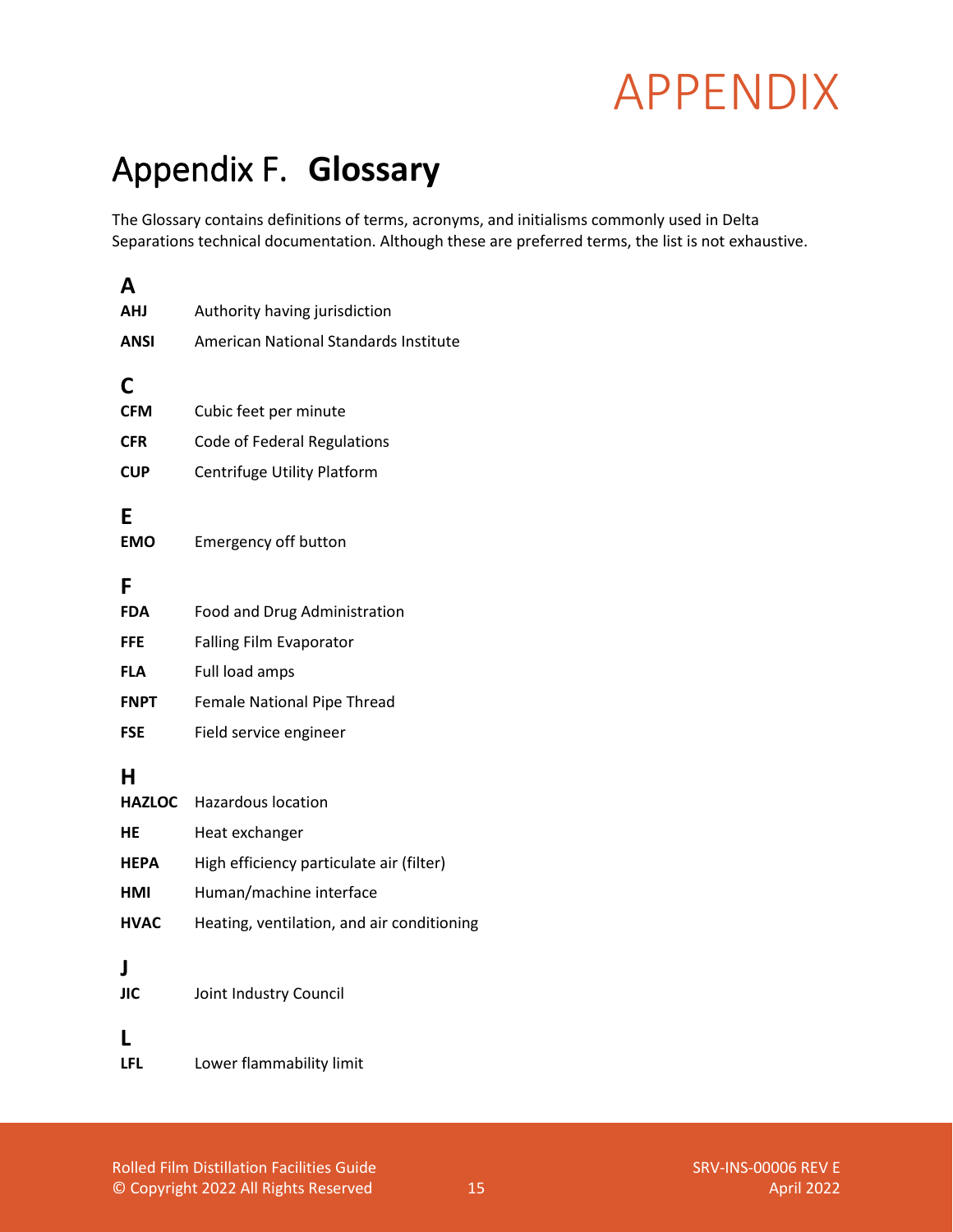| М                              |                                                            |
|--------------------------------|------------------------------------------------------------|
| MFL                            | Male flare fitting                                         |
| <b>MSDS</b>                    | <b>Material Safety Data Sheet</b>                          |
| <b>MSHA</b>                    | Mine Safety and Health Administration                      |
| N                              |                                                            |
| <b>NEC</b>                     | <b>National Electric Code</b>                              |
| <b>NEMA</b>                    | <b>National Electrical Manufacturers Association</b>       |
| <b>NFPA</b>                    | <b>National Fire Protection Association</b>                |
| <b>NIOSH</b>                   | National Institute for Occupational Safety and Health      |
| O<br><b>OSHA</b>               | Occupational Safety and Health Administration              |
| P<br><b>PPE</b>                | Personal protective equipment                              |
| R<br><b>RMA</b>                | <b>Return Material Authorization</b>                       |
| Τ<br><b>TEFC</b><br><b>TSE</b> | Totally enclosed, fan-cooled<br>Technical support engineer |
| U<br>UL                        | <b>Underwriters Laboratories</b>                           |